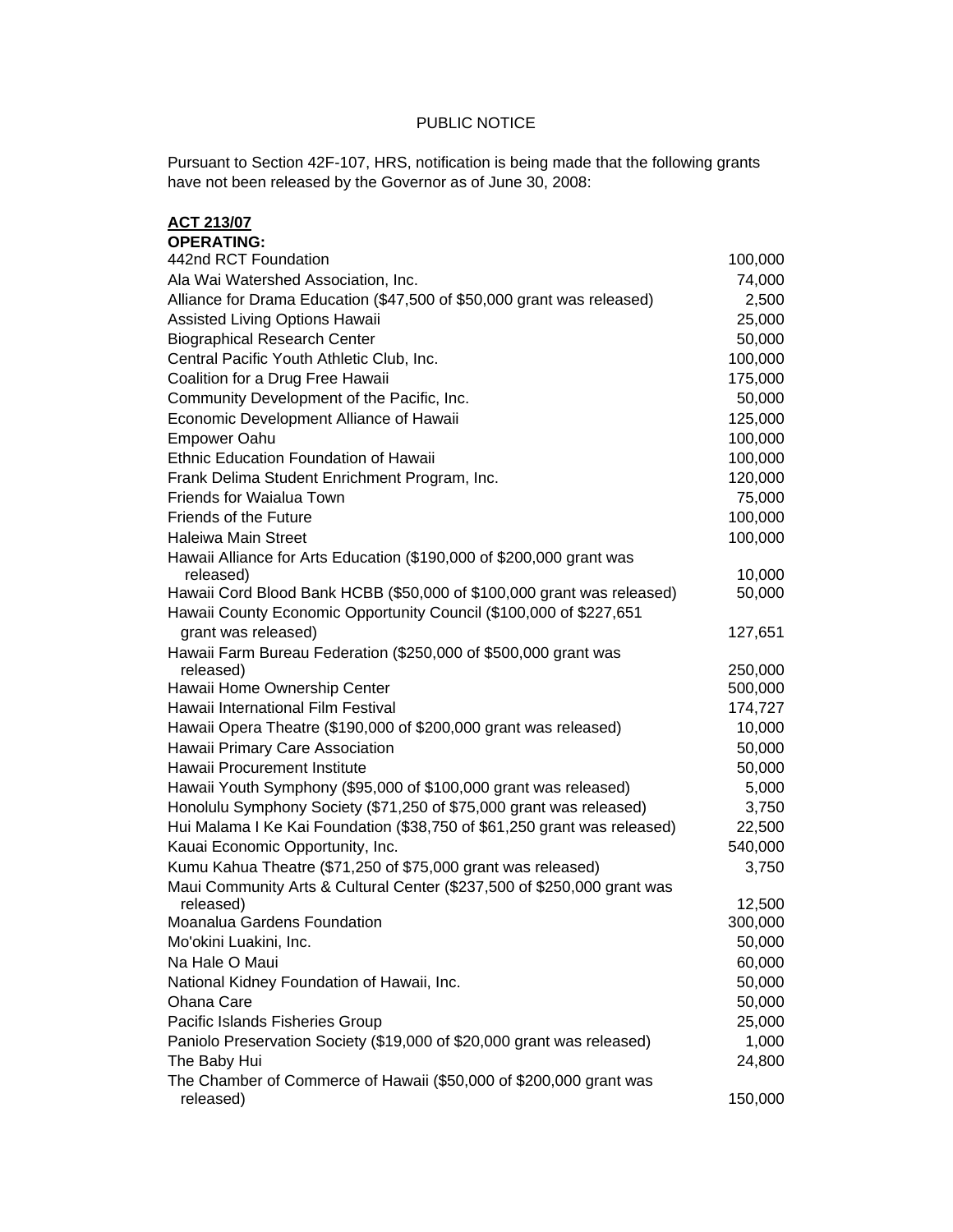| The Filipino Community Center, Inc. (\$125,000 of \$250,000 grant was |           |
|-----------------------------------------------------------------------|-----------|
| released)                                                             | 125,000   |
| Three Ring Ranch, Inc.                                                | 35,000    |
|                                                                       |           |
| CIP:                                                                  |           |
| American Box Car Racing International                                 | 75,000    |
| Arc of Hilo, Hawaii                                                   | 250,000   |
| Children's Discovery Center, Oahu                                     | 125,000   |
| Friends of Waipahu Cultural Garden Park, Oahu                         | 250,000   |
| Hale Kipa Services Center                                             | 500,000   |
| Hale Makua Sprinkler System                                           | 750,000   |
| Hamakua Health Center, Inc., Hawaii                                   | 250,000   |
| Hawaii Arts Center for Youth, Oahu                                    | 50,000    |
| Hawaii Heritage Center, Oahu                                          | 300,000   |
| Hawaii Performing Arts Company, Oahu                                  | 150,000   |
| Hawaii Theatre Center, Oahu                                           | 250,000   |
| Hospice of Hilo                                                       | 1,000,000 |
| Hui Malama I Ke Kai Foundation                                        | 39,000    |
| <b>Humane Society</b>                                                 | 125,000   |
| Kawaiahao'o Church, Oahu                                              | 250,000   |
| <b>KCAA Preschools of Hawaii</b>                                      | 250,000   |
| Keehi Memorial Organization, Oahu                                     | 1,000,000 |
| Kokua Kalihi Valley - Kalihi Valley Nature Park                       | 2,200,000 |
| Kona Historical Society, Hawaii                                       | 100,000   |
| La'a Kea Foundation for Sunrise Farm Community, Maui                  | 448,000   |
| Lanai Women's Center - Health Center                                  | 500,000   |
| Lanakila Rehabilitation Center, Oahu                                  | 300,000   |
| Malama Learning Center, Oahu                                          | 275,000   |
| Maui Community Arts and Cultural Center, Maui                         | 250,000   |
| Nanakuli Hawaiian Homestead Community Association, Oahu               | 250,000   |
| <b>Pacific Aviation Museum</b>                                        | 500,000   |
| Palolo Chinese Home, Oahu                                             | 250,000   |
| Pearl City Foundation                                                 | 2,000,000 |
| Shriners Hospitals for Children, Honolulu, Oahu                       | 250,000   |
| Surfing the Nations Foundation, Oahu                                  | 75,000    |
| The Alcoholic Rehabilitation Services of Hawaii, Inc.                 | 675,000   |
| Waianae Coast Community Mental Health Center, Hale Naau Pono, Oahu    | 125,000   |
| Waianae Coast Comprehensive Health Center                             | 1,000,000 |
| Waikiki Community Center, Oahu                                        | 100,000   |
| Waimanalo Construction Coalition, Oahu                                | 125,000   |
| Waimanalo Health Center, Oahu                                         | 125,000   |
| Waipahu United Church of Christ, Oahu                                 | 250,000   |
| YMCA of Honolulu, Oahu                                                | 250,000   |

## **ACT 160/06**

## **CIP:**

| Hale Kipa, Oahu                             | 1.500.000 |
|---------------------------------------------|-----------|
| Hawaii Labor Heritage Council, Hawaii       | 286,000   |
| Hawaii Organ Procurement Organization, Oahu | 100.000   |
| Keehi Memorial Organization, Oahu           | 1.000.000 |
| W.M. Keck Observatory, Hawaii               | 20,000    |